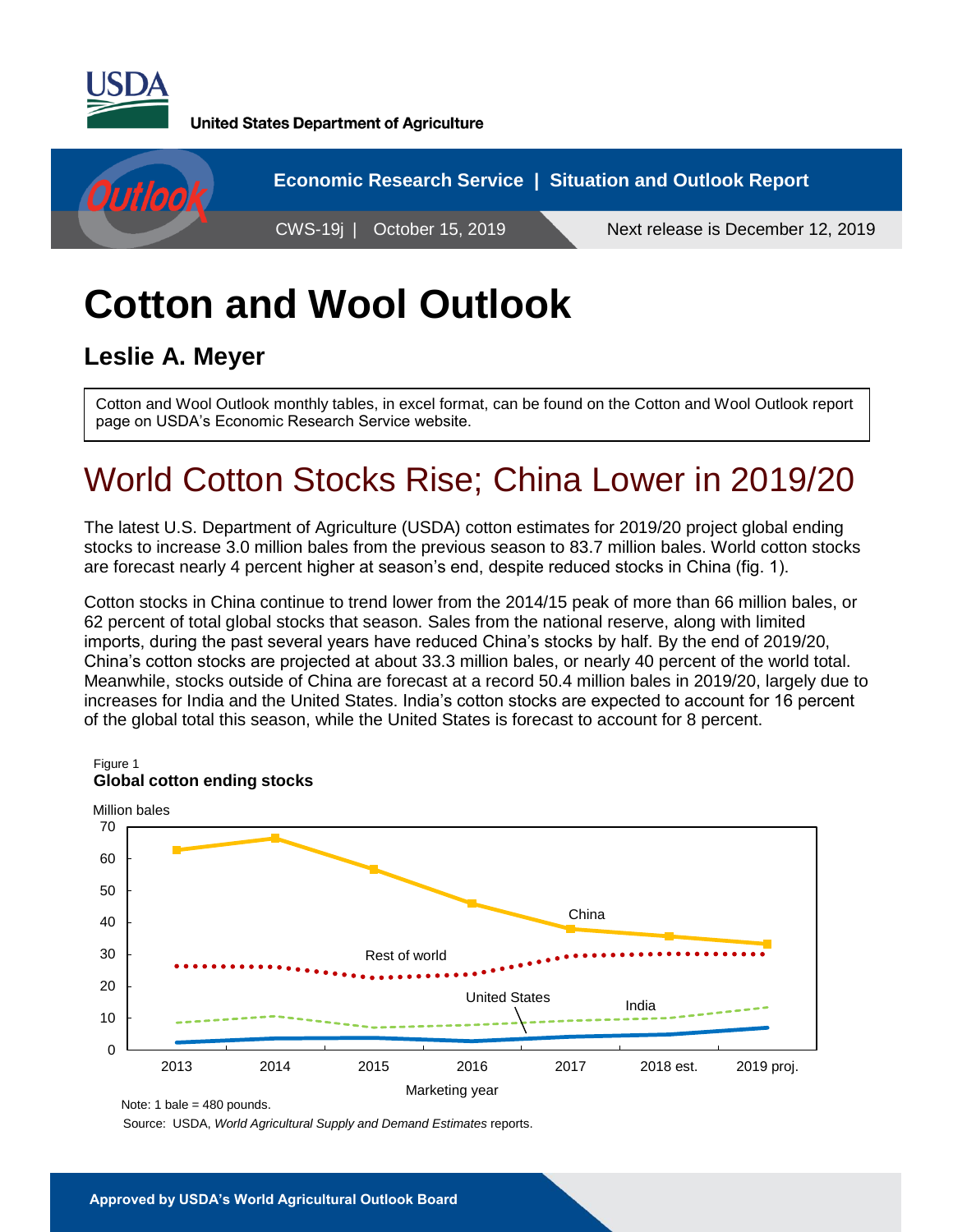## **Domestic Outlook**

### U.S. Cotton Production Estimate Slightly Lower in October

According to USDA's October *Crop Production* report, 2019 U.S. cotton production is estimated at 21.7 million bales, slightly below last month's forecast but 18 percent (3.3 million bales) above the 2018 crop. With the expected harvested area unchanged in October, the national yield was lowered, reducing the U.S. production estimate by 157,000 bales.

The U.S. upland cotton crop is forecast at 21.0 million bales this season, compared with the 2018 crop of 17.6 million bales. During the previous 20 years, the October estimate has been above final production 10 times and below it 9 times; no production forecast was published in 2013. Past differences between the October estimate and final production indicate that chances are two out of three that the 2019 U.S. upland cotton crop will range between 19.9 and 22.1 million bales.

Upland cotton production is forecast to increase in each region of the Cotton Belt this season (fig. 2). In the Southeast, 2019 cotton production is projected at 5.6 million bales, up 1.4 million from last season's crop, which was affected by Hurricane Florence and Hurricane Michael. Cotton area in 2019 is forecast at its highest since 2011, with harvested area estimated at 2.9 million acres—500,000 acres above the previous 5-year average. The Southeast yield is projected at 920 pounds per harvested acre in 2019—the highest in 5 years and the third highest on record.

The 2019 Delta cotton crop is also estimated at 5.6 million bales—the largest since 2006—as area continues its expansion from the 2015 low. In 2019, cotton harvested acreage is forecast at 2.4 million acres, compared with the 5-year average of 1.5 million. Meanwhile, the region's yield is projected at 1,140 pounds per harvested acre, slightly below last season's record.

#### Figure 2 **U.S. regional upland cotton production**

Million bales



Source: USDA, *Crop Production* reports.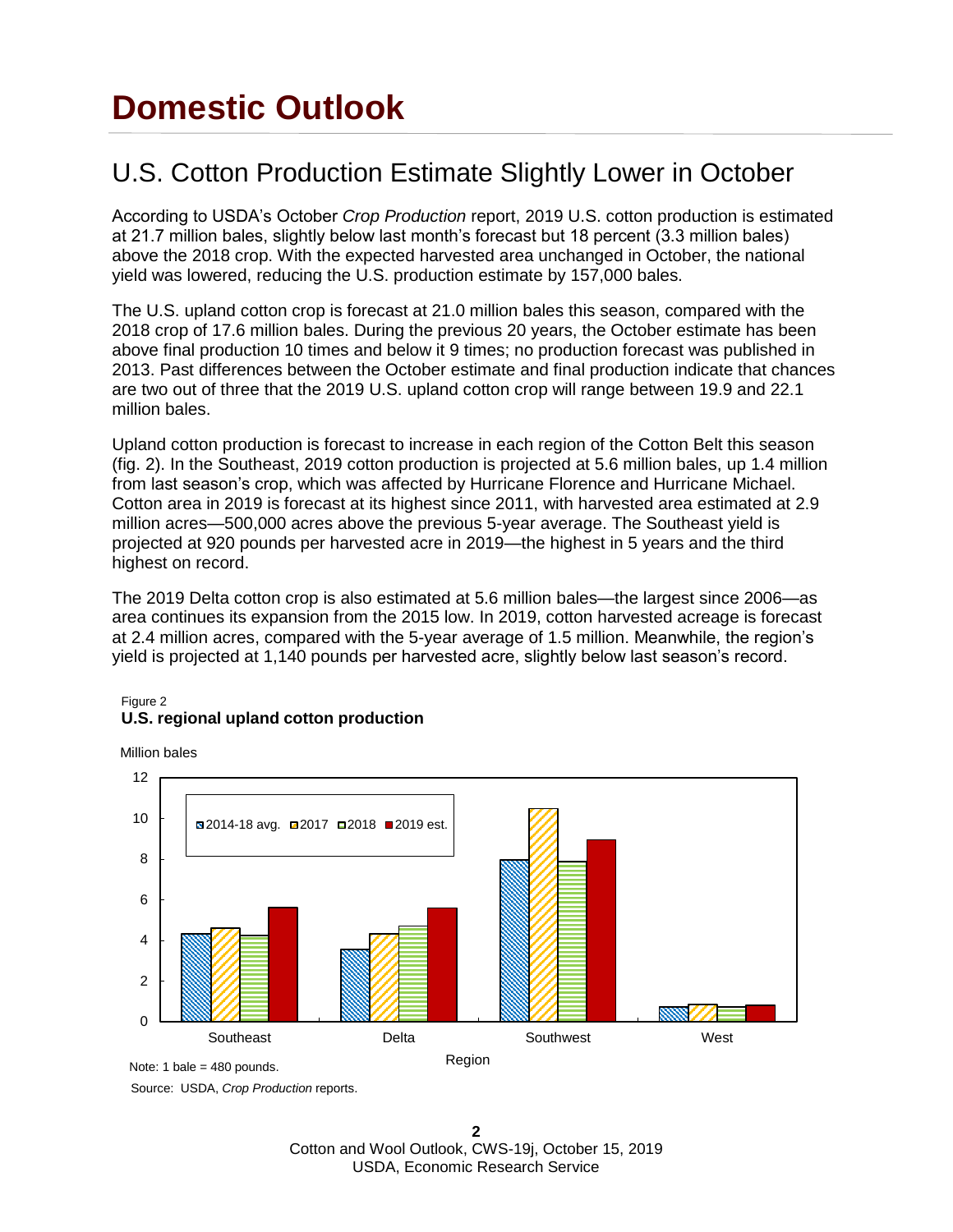In the Southwest, the 2019 upland crop is forecast at nearly 9.0 million bales, above last season but below 2017's record of 10.5 million bales. While planted area was reduced in 2019 to about 7.9 million acres, harvested area is projected to reach 6.7 million acres—the highest since 1981—resulting in an implied abandonment rate of only 14.5 percent, compared with last season's 42 percent and a 5-year average of 20.5 percent. Meanwhile, the 2019 Southwest upland yield is forecast at 639 pounds per harvested acre, the lowest in 4 years.

In the West, the upland cotton crop is projected at 806,000 bales in 2019, compared with 738,000 bales in 2018. Although the region's area is slightly below a year ago, the yield is forecast to reach 1,500 pounds per harvested acre, the highest in 3 years as crop conditions have been favorable this season; a record yield of 1,538 pounds per harvested acre was reached in 2016. The extra-long staple (ELS) cotton crop—grown mainly in the West—is projected at 724,000 bales in 2019, 10 percent below last season's crop. Both ELS area and yield are expected to be lower in 2019.

Total 2019 U.S. cotton harvested area is estimated at 12.5 million acres, compared with last season's 10.2 million. The national yield is projected at 833 pounds per harvested acre, compared with 2018's 864 pounds. As of October 6, 25 percent of the U.S. cotton crop had been harvested, similar to last season but slightly above the 2014-18 average of 20 percent. Cotton crop conditions are also similar to last season. As of October 6, 39 percent of the 2019 area was rated "good" or "excellent," compared with 2018's 42 percent. In addition, 19 percent of the area was rated "poor" or "very poor," compared with 25 percent in 2018. For current production estimates by State, see table 10 published separately with this report.

### U.S. Demand Estimates Unchanged; Stocks Lowered

The U.S. cotton demand estimate for 2019/20 remains projected at 19.5 million bales, 10 percent above last season, but equal to 2017/18. U.S. exports—which account for the majority of demand—are forecast at 16.5 million bales, while mill use is estimated at 3.0 million bales. A slightly higher global mill use, along with increased foreign import demand for raw cotton, is expected to support the export forecast. U.S. cotton exports are projected to be the second highest on record in 2019/20, behind only 2005/06's exports of 17.7 million bales. The U.S. share of global trade is forecast at 38.5 percent in 2019/20, above last season but below the preceding 2 years, as uncertainties remain surrounding U.S.-China trade (fig. 3).

With the U.S. demand projection unchanged in October and the slightly lower production estimate, the U.S. ending stocks estimate declined 200,000 bales this month to 7.0 million bales. Even with the adjustment, 2019/20 stocks are forecast to rise nearly 2.2 million bales to their highest level since 2007/08 when stocks approached 10.1 million bales. In addition, this season's implied stocks-to-use ratio (36 percent) is expected to rise 9 percentage points above 2018/19. Based on the latest supply and demand estimates and recent prices, the average upland cotton farm price is projected at 58 cents per pound in 2019/20—compared with last season's estimate of 70.5 cents per pound—and would be the lowest in 11 years.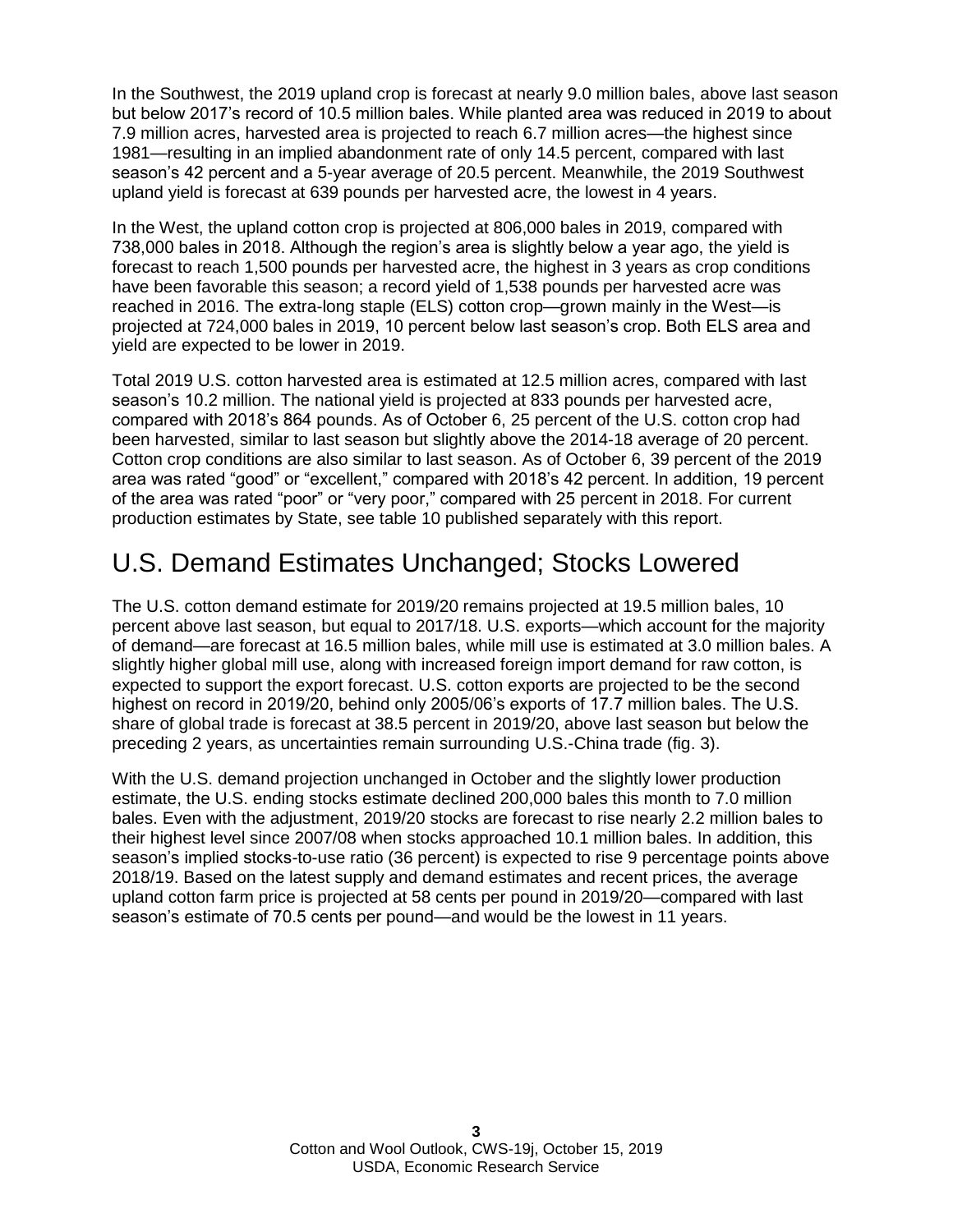#### Figure 3 **U.S. cotton exports and share of global trade**



Source: USDA, *World Agricultural Supply and Demand Estimates* reports. Note: 1 bale = 480 pounds.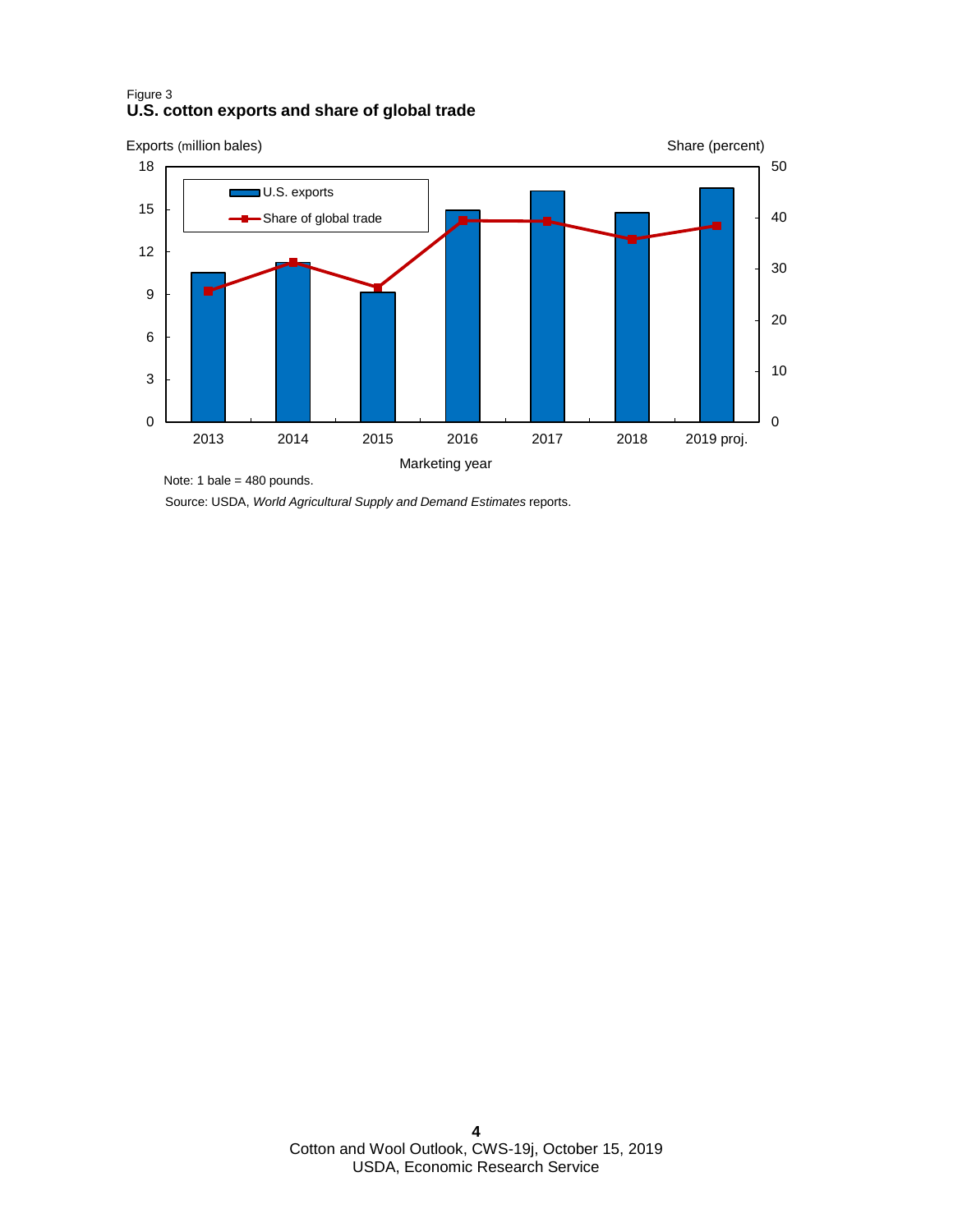## **International Outlook**

### World Cotton Production To Rise in 2019/20

Global cotton production in 2019/20 is projected at 124.8 million bales, slightly below the September projection but nearly 5.8 million bales (5 percent) above 2018/19. The October production estimate includes decreases for Brazil, Pakistan, Australia, and the United States, which more than offset an increase for India. Global harvested area is forecast at 34.8 million hectares (85.9 million acres) in 2019/20, the largest since 2011/12. The world cotton yield is projected at 781 kilograms/hectare (kg/ha) in 2019/20, similar to the previous 3-year average equivalent to 697 pounds per acre.

Cotton production among the major-producing countries this season is expected to vary compared with their 2018/19 output (fig. 4). Production in India—the leading cotton producer—is forecast at 30.5 million bales, 15 percent above 2018/19 and the second highest on record, as both area and yield in 2019/20 are expected higher. Harvested area in India is projected at a record 12.9 million hectares in 2019/20, as domestic prices and internal support price prospects favor cotton over competing crops. Also, recent above-average monsoon rainfall will likely provide an extended picking season, which is expected to increase the yield to a 3-year high.

While cotton production in the United States is also forecast to rise in 2019/20, production in China and Pakistan are projected to remain unchanged. In China, production is forecast at 27.75 million bales in 2019/20—equaling the largest crop in 5 years—as a marginally lower area of 3.45 million hectares is offset by a slightly higher yield (1,751 kg/ha). For Pakistan, cotton production is expected at 7.6 million bales—the same as in 2018/19—as a higher area of 2.5 million hectares offsets a reduced yield (662 kg/ha) this season.



#### Figure 4 **World cotton production**

Note: 1 bale =  $480$  pounds.

Source: USDA, *World Agricultural Supply and Demand Estimates* reports.

**5** Cotton and Wool Outlook, CWS-19j, October 15, 2019 USDA, Economic Research Service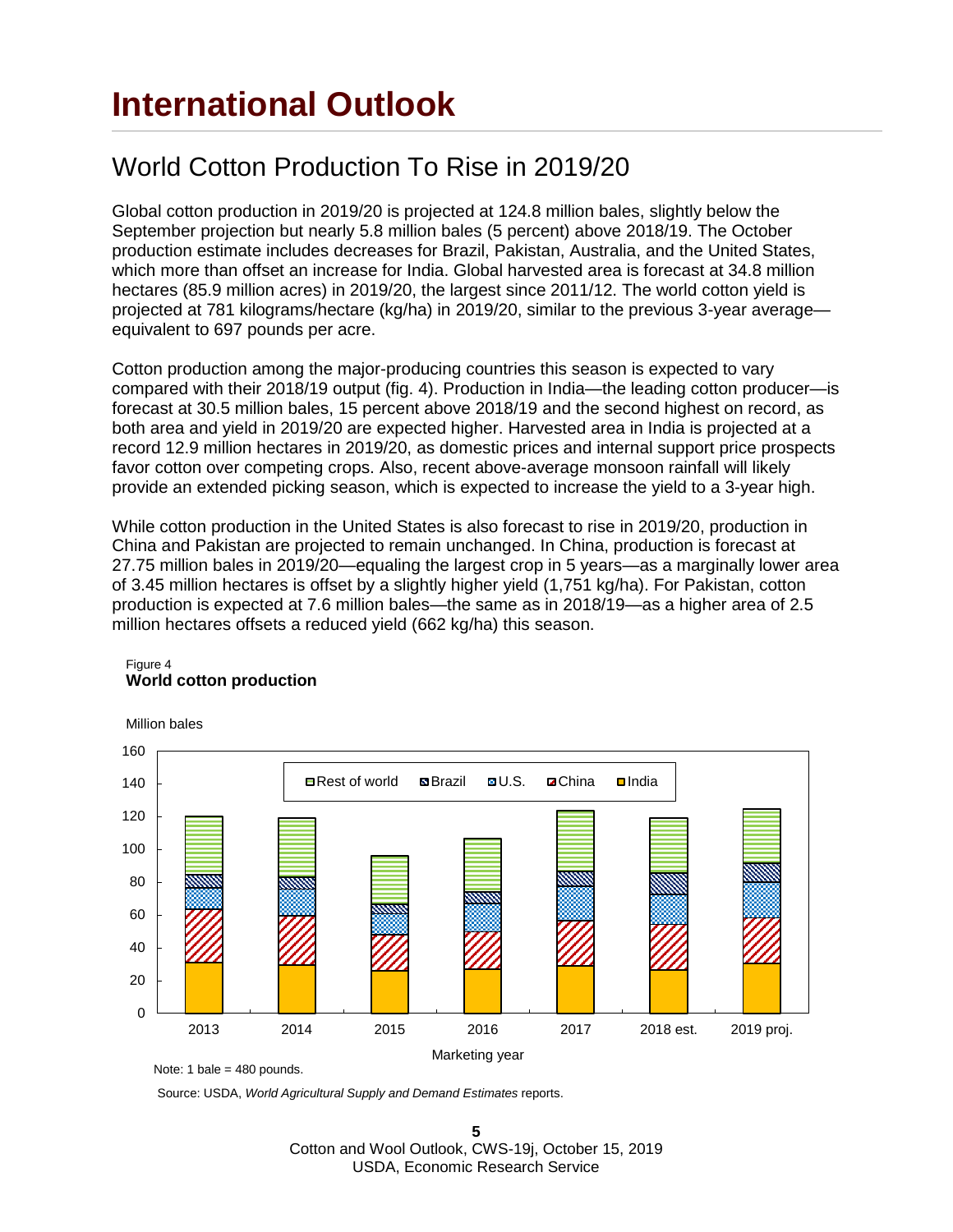For the Southern Hemisphere countries of Brazil and Australia, 2019/20 cotton production is projected to decline. Although Brazil is coming off a record yield and production in 2018/19, lower world cotton prices are expected to reduce the incentive to plant cotton. In 2019/20, a 7 percent reduction in Brazil's area to 1.5 million hectares is forecast, along with a slight decrease in yield to 1,684 kg/ha—equal to the previous 3-year average. As a result, production is projected 9 percent lower in 2019/20 at 11.6 million bales. Australia's cotton crop in 2019/20 is forecast at only 1.2 million bales, nearly half the size of the previous season. Due to a lack of rainfall to support Australia's dryland production, as well as a shortage of reservoir replenishment to aid the irrigated cotton, area is expected at its lowest since 2008/09.

### Global Cotton Mill Use Forecast To Rise in 2019/20

World cotton consumption in 2019/20 is projected to increase slightly this season to 121.6 million bales, 1.4 million above 2018/19. Growth in cotton mill use expanded considerably in 2017/18—supported by a strong global economy—but retreated in 2018/19, as cotton prices remained relatively high throughout the season and prospects for a less robust global economy developed.

Cotton mill use is projected to expand slightly or remain flat in most of the major spinning countries, with China leading the world (fig. 5). In 2019/20, China is forecast to use 39.5 million bales of raw cotton, the same as the year before. Reserve sales in China, coupled with imported cotton, are expected to support one of the highest mill use levels of the decade. Cotton consumption in India is expected to rise 3 percent to 24.75 million bales in 2019/20—equal to the record set in 2015/16. Mill use in Pakistan and Bangladesh, like China, is forecast to remain flat at 10.7 million bales and 7.4 million bales, respectively.



#### Figure 5 **Global cotton mill use**

Source: USDA, *World Agricultural Supply and Demand Estimates* reports.